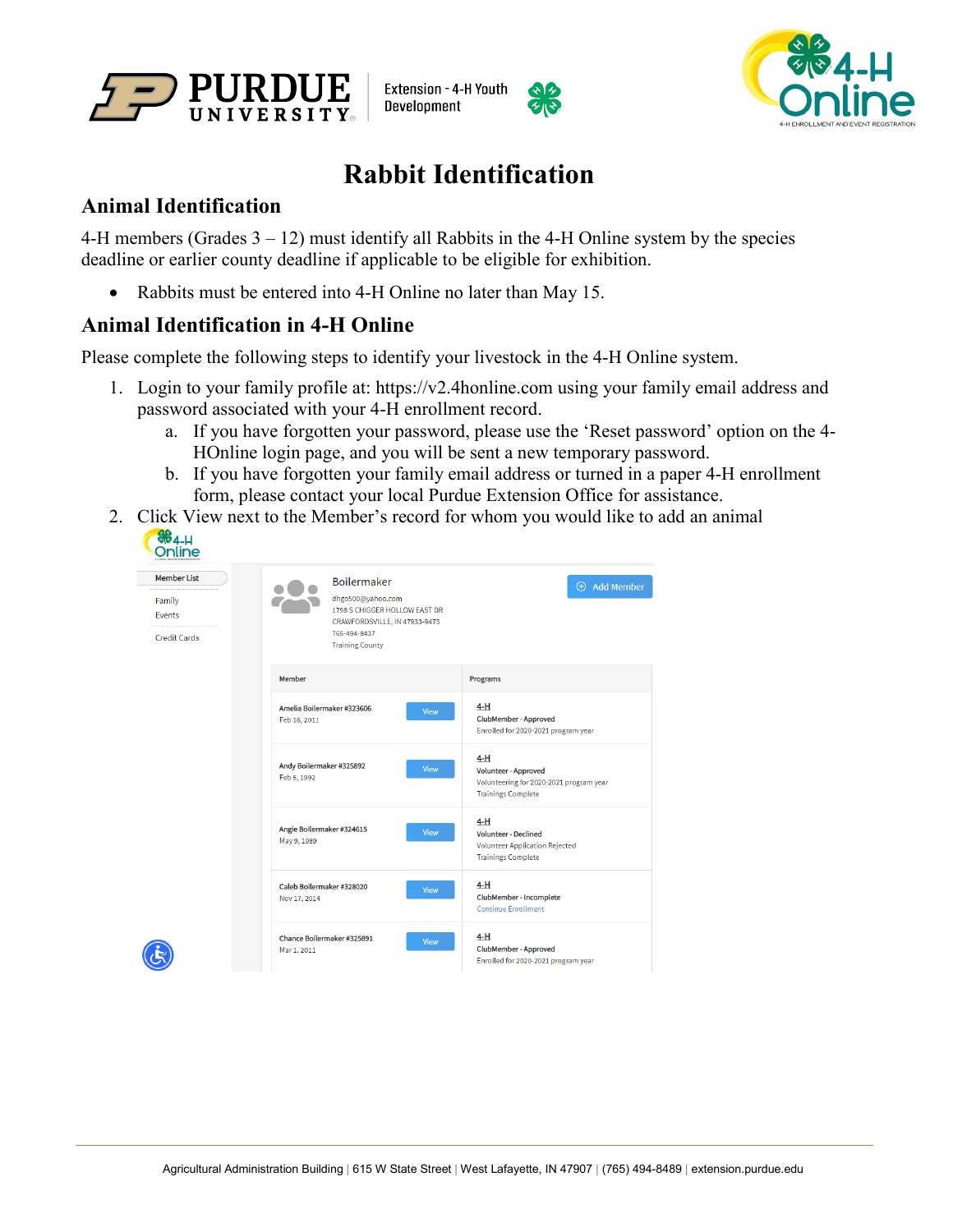- 3. Click Animals in the navigation panel
- 4. Click the blue Add an Animal button.

| <b>S</b> <sub>64-H</sub><br>Online<br>A HI ENROLL MENT AND EVENT INTOXITATION |                        |                      |
|-------------------------------------------------------------------------------|------------------------|----------------------|
| <b>Member List</b>                                                            |                        |                      |
| Profile<br>Events                                                             | $4-H$                  | 2020-2021 $\sim$     |
| $4-H$                                                                         | Animals                |                      |
| Enrollment                                                                    |                        | <b>Add an Animal</b> |
| About You                                                                     |                        |                      |
| Activities                                                                    | No Animals Registered. |                      |
| Animals                                                                       |                        |                      |
| Awards                                                                        |                        |                      |
| <b>Clubs</b>                                                                  |                        |                      |

5. Click on Add New Animal to start adding a new animal.

| <b>Add New Animal</b>                                              |                       | <b>Previously Added Animals</b>                                                                                                                                |
|--------------------------------------------------------------------|-----------------------|----------------------------------------------------------------------------------------------------------------------------------------------------------------|
| Adding a new animal not previously registered can be<br>done here. | <b>Add New Animal</b> | Animals that have been added and approved by the member or a family member in a previous<br>program year and can be re-activated for the current program year. |
|                                                                    |                       |                                                                                                                                                                |

- 6. Select the appropriate Rabbit animal type from the dropdown menu.
	- a. Rabbit Meat Classes
	- b. Rabbit- 4 Class
	- c. Rabbit 6 Class
- 7. Enter the required Tattoo,
- 8. Click Save.

| Add an Animal        |  |  |        |      |
|----------------------|--|--|--------|------|
| New Animal           |  |  |        |      |
| Animal Type required |  |  |        |      |
|                      |  |  |        |      |
| Identifier required  |  |  |        |      |
|                      |  |  |        |      |
|                      |  |  | Cancel | Save |

- 9. Read the on-screen instructions for Animal ID requirements for County Fair and Indiana State Fair Exhibition.
- 10. Click on the button "Show Questions" after reading the instructions
- 11. Required fields are indicated, but be sure to complete all other visible fields as applicable.
- 12. Click next once completed.